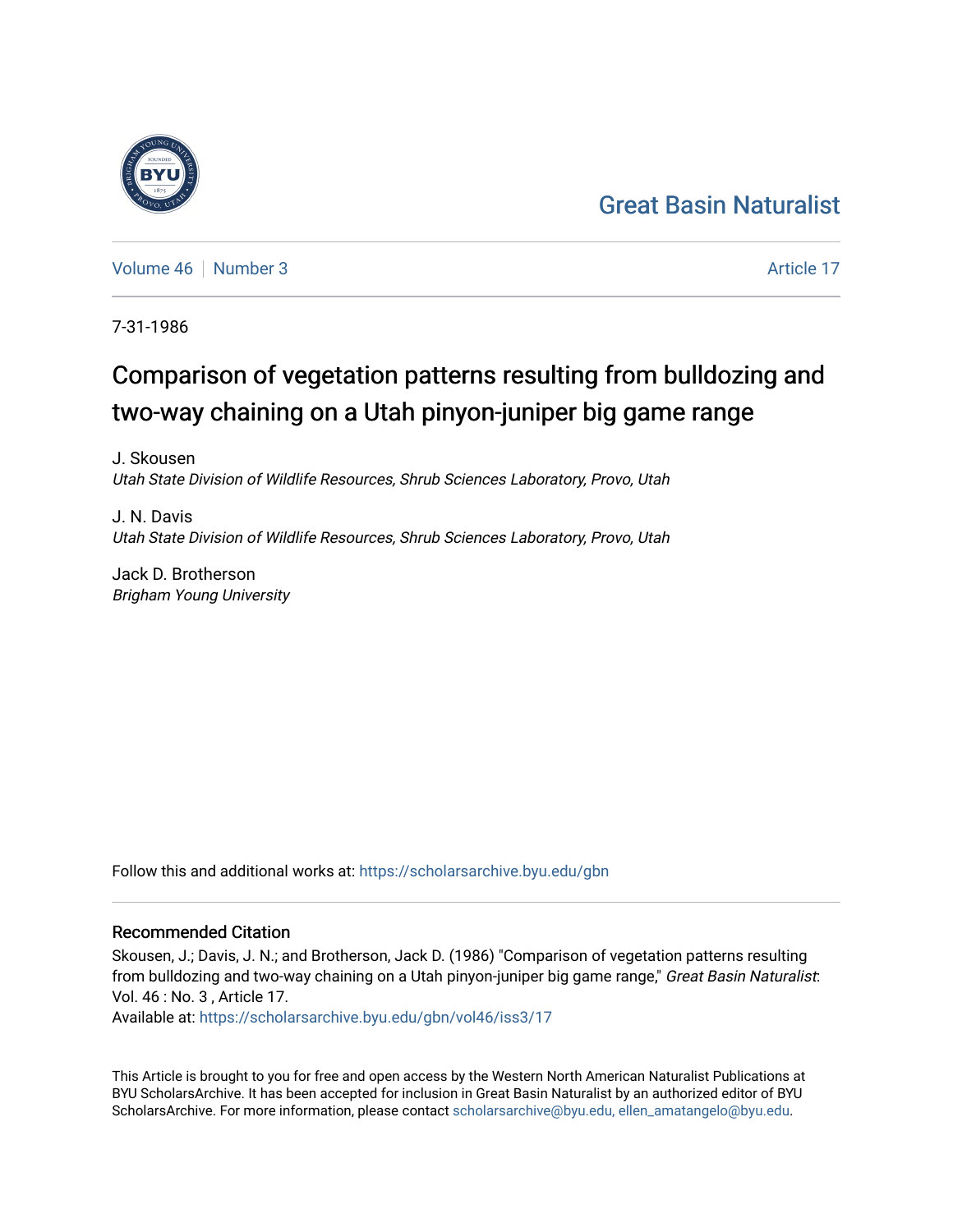#### COMPARISON OF VEGETATION PATTERNS RESULTING FROM BULLDOZING AND TWO-WAY CHAINING ON A UTAH PINYON-JUNIPER BIG GAME RANGE

J. Skousen<sup>1,2</sup>, J. N. Davis<sup>1</sup>, and Jack D. Brotherson<sup>3</sup>

Abstract. —Two adjacent mechanically treated pinyon-juniper (Pinus spp. and <sup>J</sup>uniperus spp.) big game winter range sites in central Utah were sampled in 1981 to estimate vegetational differences and tree mortality from the two treatments. One site was treated by selectively bulldozing in 1957 and the other was double chained in 1965. Both treatments significantly reduced tree and litter cover, whereas significant increases were found for native grasses and shrubs compared to a nearby untreated site. Juniper cover for the untreated site was 35.5% compared to only 1.4% for the bulldozed area and 4. 1% for the two-way chained area. Browse species densities were increased by the mechanical treatments. The use of different mechanical treatments on separate smaller portions of critical areas of big game winter range would help provide: (1) for both long-term and short-term use of a critical wintering area, (2) greater overall productivity and carrying capacity, and (3) greater diversity by creating more edge effect between the differently treated and untreated areas.

Pinyon-juniper (Pinus spp. and Juniperus spp.) ranges cover roughly 30 million ha in the western United States (West et al. 1975). Since the mid-1950s, mechanical treatment of pinyon-juniper ranges to increase forage pro duction has been extensive (Aro 1975, Phillips 1977, Plummer etal. 1968). Methods used to reduce tree competition include: cabling, one-way chaining, two-way chaining, bulldozing, windrowing, tree crushing, and burning (Arnold et al. 1964, Aro 1975, Plummer etal. 1960, 1968, 1970, Stoddart et al. 1975, Vallentine 1980). This paper evaluates differences in vegetational patterns following bulldozing and two-way chaining and seeding on adjacent sites in central Utah.

#### Study Area and Methods

The study area is a pinyon-juniper big game winter range 2 km east of Holden, Millard County, Utah. Elevation is approximately 1,600 m. The area is classified as an upland stony loam range site. Soils are slightly cal careous with <sup>a</sup> pH of 6.9. Average yearly precipitation is about 37.5 cm, with most of itcoming during the winter months. Slope isrelatively constant and averages 7%. The as pect is southwesterly. Before treatment the area supported an open stand of juniper  $(lu-$ 

niperus osteosperma) with an intermixture of cliflfrose (Cowania stansburiana), big sage brush (Artemisia tridentata), broom snake weed (Xanthocephalumsarothrae), and some antelope bitterbrush (Purshia tridentata). Cheatgrass (Bromus tectorum) is the most prominent understory species on the control site. Other grasses and forbs are infrequent and produce little forage (Christensen et al. 1964).

The bulldozed site is owned and managed by the Utah Division of Wildlife Resources, and the two-way chained site is federally owned and managed by the USDI Bureau of Land Management (BLM). Bulldozing was used to eliminate trees while minimizing dis turbance to cliflfrose and big sagebrush on Utah Division of Wildlife Resources land (Christensen et al. 1964). These two shrub species are considered important winter browse for big game animals.

The nine species seeded on the bulldozed site, listed in Table 1, were either broadcast seeded or hand seeded into the depressions left by uprooted juniper trees (Plummer et al. 1960). Only crested wheatgrass (Agropyron cristatum) was seeded on the BLM site; 9 kg/ha of seed was applied during the chaining operation. Grazing has varied on the bull dozed site since treatment. It was rested from

<sup>&</sup>lt;sup>1</sup>Utah State Division of Wildlife Resources, Shrub Sciences Laboratory, Provo, Utah 84601.

<sup>&</sup>lt;sup>2</sup>Current address: Division of Plant and Soil Sciences, West Virginia University, Morgantown, West Virginia 26506.

<sup>&</sup>lt;sup>3</sup>Department of Botany and Range Science, Brigham Young University, Provo, Utah 84602.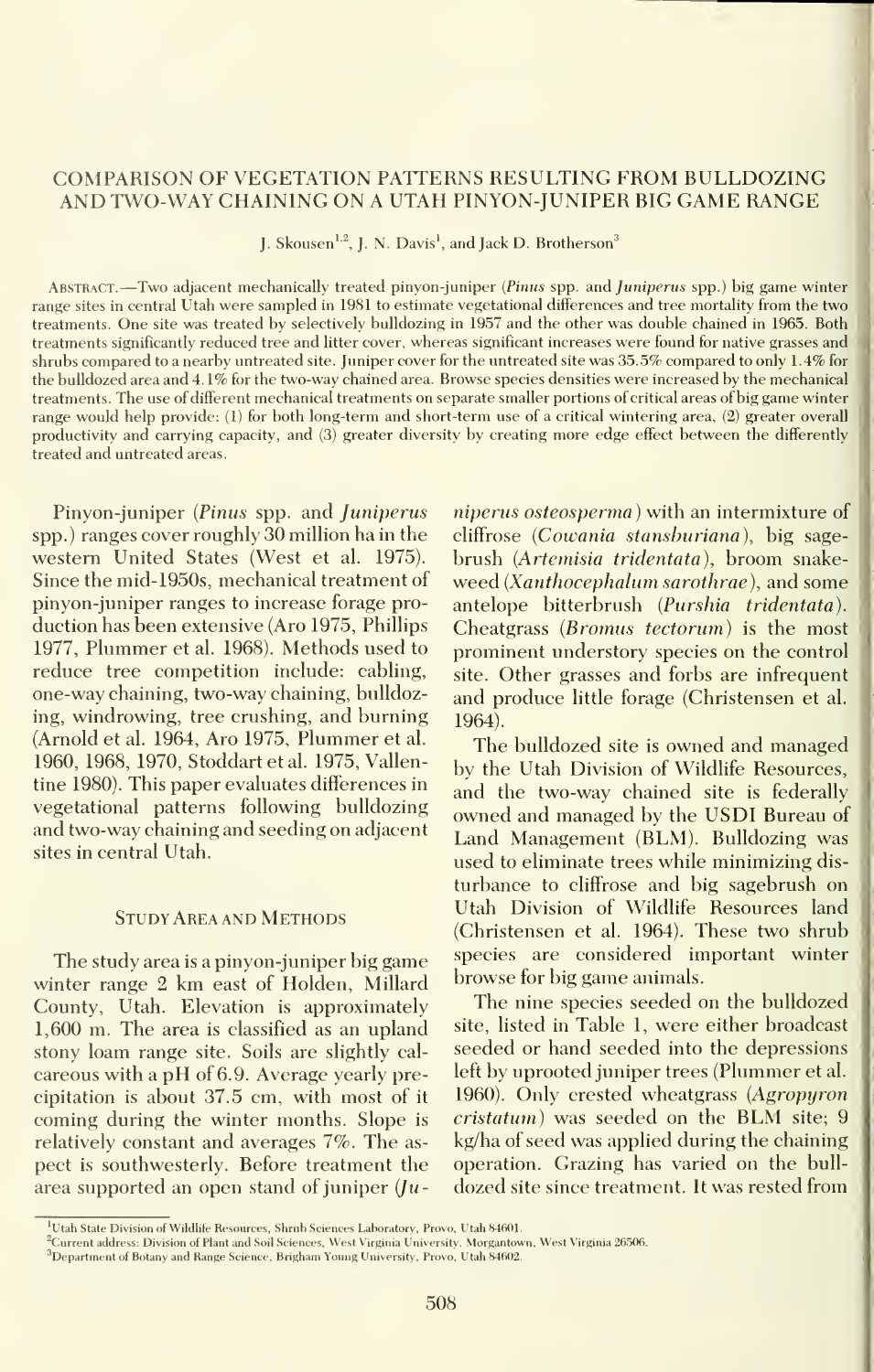|                                          |                 | Seeding rate       |                   |            |
|------------------------------------------|-----------------|--------------------|-------------------|------------|
| <b>Species</b>                           | Untreated       | Bulldozed          | Two-way           | (kg/ha)    |
| <b>ANNUALS</b>                           |                 |                    |                   |            |
| <b>Bromus</b> tectorium                  | $1.33^{a*}$     | $3.85^{\circ}$     | $2.97^{a}$        |            |
| Total all annual species                 | $1.33^{a}$      | $4.05^{\circ}$     | 3.31 <sup>a</sup> |            |
| <b>GRASSES</b>                           |                 |                    |                   |            |
| Agropyron cristatum                      | $0.00^{\rm a}$  | 0.19 <sup>a</sup>  | 4.96 <sup>b</sup> | $1.59^{2}$ |
| Agropyron spicatum                       | $0.00^{\rm a}$  | $8.74^b$           | 1.68 <sup>a</sup> |            |
| Agropyron tricophorum                    | $0.00^{\rm a}$  | $2.54^{b}$         | $0.00^{\circ}$    | 0.55       |
| Poa secunda                              | $0.41^{a}$      | 2.01 <sup>a</sup>  | $0.79^{a}$        |            |
| Total all grass species<br><b>SHRUBS</b> | $0.46^{\rm a}$  | 13.68 <sup>c</sup> | 8.31 <sup>b</sup> |            |
| Artemisia tridentata                     | $2.43^{a}$      | $10.92^{a}$        | $5.95^{\circ}$    | $0.13^{2}$ |
| Cowania stansburiana                     | $3.00^{\rm a}$  | $4.24^{a}$         | $3.68^{a}$        | $0.01^{2}$ |
| Xanthocephalum sarothrae                 | $0.42^{\rm a}$  | $2.55^{\rm a}$     | $9.65^{b}$        |            |
| Total all shrub species                  | $5.85^{\circ}$  | $18.17^{b}$        | $19.40^{b}$       |            |
| <b>TREES</b>                             |                 |                    |                   |            |
| Juniperus osteosperma                    | $35.47^{\circ}$ | 1.42 <sup>b</sup>  | $4.10^{b}$        |            |
| Quercus gambelii                         | $6.64^{a}$      | $2.64^{a}$         | $0.00^{\rm a}$    |            |
| Total all tree species                   | $42.11^a$       | 4.06 <sup>b</sup>  | $4.10^{b}$        |            |

Table 1. Percent cover by species on bulldozed and two-way chained sites and adjacent untreated pinyon-juniper ranges. Amount of broadcasted seed is for the bulldozed site only.

Values in the same row with different letters are significantly different at  $P < .05$ .

Other seeded species were Agropyron intermedium (.48), Medicago sativa (0.08), Atriplex canescens (.17), Chrysothamnus nauseosus (.14), and Purshia tridentata (.34). The seeding rate for two-way chained site was Agropyron cristatum at 9 kg/ha.

<sup>2</sup>Some of the seed was hand-seeded into the depressions.

grazing from 1961 to 1962 and 1964 to 1965, but when grazed the stocking rate was 3.0 ha/per animal unit (AU) from 10 May to 15 June. Since treatment the two-way chained site has had a stocking rate of 4.5 ha/per animal unit (AU) from 1 May to 15 June. Both areas have been grazed by cattle throughout the study periods.

Treated areas were sampled by a single transect running across both treatments. This transect was 800 m long, with 400 m within each treatment. A second transect of 400 m was used to sample a nearby untreated area that was used as a control. Meter-square quadrats were placed at 10 m intervals along the transect. Total plant cover and cover by species were estimated using a variation of Daubenmire's (1959) cover class estimation technique. The variation consisted of adding a smaller cover class,  $0\%$  to  $1\%$ , so that the cover of small plants would not be overestimated. Percent cover of bare ground, litter, and rock were also estimated at each quadrat.

Density of trees and shrubs was evaluated by the use of a circular plot with an area of 50 m<sup>2</sup>. This enlarged plot was centered on every third quadrat along the transect. In each enlarged plot, every shrub and tree was identified and assigned to a height and stem diameter class. Diameter of all trees was measured at 10 cm aboveground, and the largest stem of each multistemmed shrub was measured at approximately the same height. At least five juniper trees were cut near each transect and aged by growth rings. Regression analysis was used to correlate stem diameter with age. Evaluated parameters include: changes in species cover and composition, changes in tree and shrub density, and tree mortality resulting from treatment. Swept pellet group transects were used to indicate big game activity within the areas of treatment.

Composite soil samples were taken to a depth of 25 cm at every tenth quadrat along the transect. Soil texture, pH, and soluble salts were determined. Soils were also analyzed for nitrogen, phosphorus, potassium, calcium, magnesium, sodium, zinc, iron, manganese, and copper content.

#### **RESULTS AND DISCUSSION**

Total plant and litter cover were significantly reduced by both treatments when compared to the control (Table 2). However, total plant, bare ground, litter, and rock cover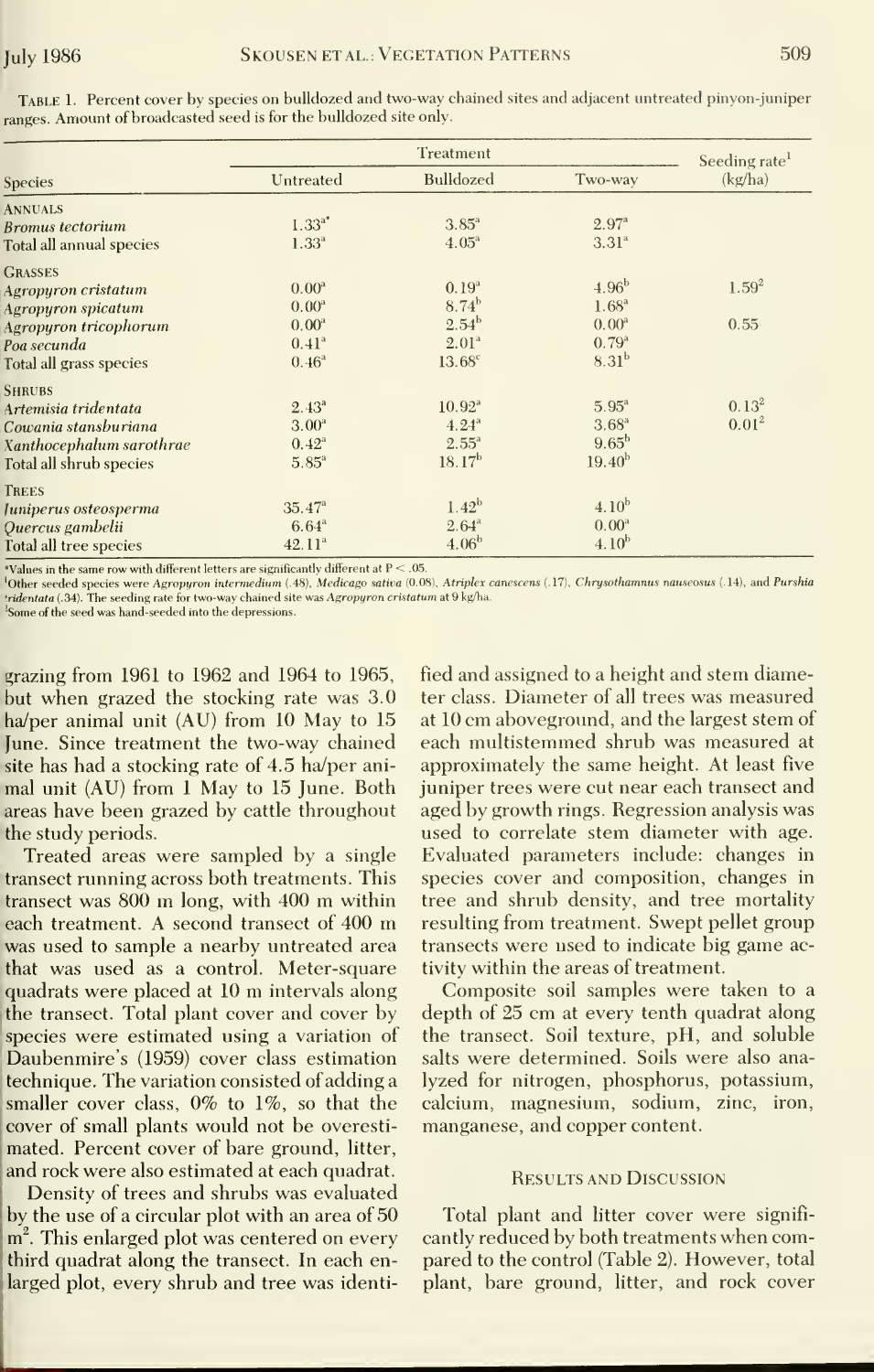|                        | Treatment          |                   |                   |  |
|------------------------|--------------------|-------------------|-------------------|--|
| Characteristic         | Untreated          | <b>Bulldozed</b>  | Two-way           |  |
| Total plant cover      | $48.87^{**}$       | $37.90^{b}$       | $35.48^{b}$       |  |
| Bare ground            | $25.08^{\circ}$    | $27.07^{\circ}$   | $33.12^a$         |  |
| Litter                 | $27.22^{\circ}$    | $15.33^{b}$       | $16.59^{b}$       |  |
| Rock                   | 4.47 <sup>a</sup>  | $3.37^{a}$        | $3.19^{a}$        |  |
| Lifeform cover:        |                    |                   |                   |  |
| Annual species         | $1.33^{4}$         | $4.05^{\circ}$    | $3.31^{a}$        |  |
| Forb species           | .11 <sup>a</sup>   | 1.04 <sup>3</sup> | .36 <sup>a</sup>  |  |
| Seeded grass species   | .00 <sup>a</sup>   | $2.73^{a}$        | $5.78^{a}$        |  |
| Native grass species   | .46 <sup>a</sup>   | $10.95^\circ$     | $2.53^{b}$        |  |
| Seeded shrub species** | $5.43^{\circ}$     | $12.43^{\circ}$   | $9.64^{\circ}$    |  |
| Native shrub species   | .42 <sup>a</sup>   | $2.64^{b}$        | 9.76 <sup>c</sup> |  |
| Tree species           | 42.11 <sup>a</sup> | 4.06 <sup>b</sup> | 4.10 <sup>b</sup> |  |

TabLE 2. Percent cover of surface characteristics on bulldozed and two-way chained sites and adjacent untreated pinyon-juniper ranges.

\*Values in the same row with different letters are significantly different at  $P < .05$ .

\*\* Included in the seed mixture were shrub species that also occur naturally on the site. These are shown as seeded in the table so that comparisons could be made between treatments.

were not significantly different between the two mechanical treatments. When these cover categories were compared, no significant differences existed between the two treatments, but visually and structurally they did appear quite different from each other. The treated sites supported significantly greater native grass and native shrub cover than the nearby untreated control site. Comparison between treatments showed that significant cover differences existed for the total of all grass species (Table 1). Crested wheatgrass had greater cover on the two-way chaining, whereas bluebunch wheatgrass (Agropyron spicatum) and sandberg bluegrass (Poa secunda) both were native and not seeded and exhibited greater cover on the bulldozed site. Pubescent wheatgrass (Agropyron tricophorum) showed good establishment and persistence on the bulldozed area.

Crested wheatgrass probably had greater cover because of its higher seeding rate on the two-way site, and the two-way chaining prepared an improved seedbed and covered the seed for better germination and establishment. Crested wheatgrass was also seeded on the bulldozed site, but it did not respond as well as the other two wheatgrasses after the bulldozing treatment. Bluebunch wheatgrass was probably suppressed by crested wheatgrass competition on the two-way chained site. The bulldozed site exhibited greater big sagebrush and cliffrose cover than the chained site, but the cover values were not significantly different between sites.

Juniper density was significantly lower on the bulldozed site (Table 3). There were 42% more trees on the two-way chained area than the bulldozed site. This would indicate that bulldozing to eliminate juniper in this area was probably more effective than chaining because the bulldozed treatment was done eight years previous to the two-way chaining and still had fewer juniper when sampled in 1981. In this study the bulldozing treatment killed 81% of the juniper, whereas double chaining killed only 54% when compared to the nearby control area. Aro (1975) reported a 95% to 100% kill when the trees were windrowed with a bulldozer and burned, whereas double chaining averaged 60% kill. Arnold et al. (1964) stated that double chaining results in a 50% to 80% kill of juniper trees.

Many researchers have noted that a major factor determining actual tree kill from mechanical treatments is the age structure of the juniper stand before treatment (Aro 1975, Skousen 1982, Stevens et al. 1975). Trees on the control area indicated that the stand was relatively young at the time of treatment. Of the trees sampled there, 40% were small, with stem diameters of 5 cm or less when the treatment took place. The presence of these small, flexible trees may explain why the chaining treatment was less effective than bulldozing. No significant differences were found between the sites for cliffrose and big sagebrush densities. Cliffrose cover was higher on the bulldozed site. This anomaly probably arose because surviving plants of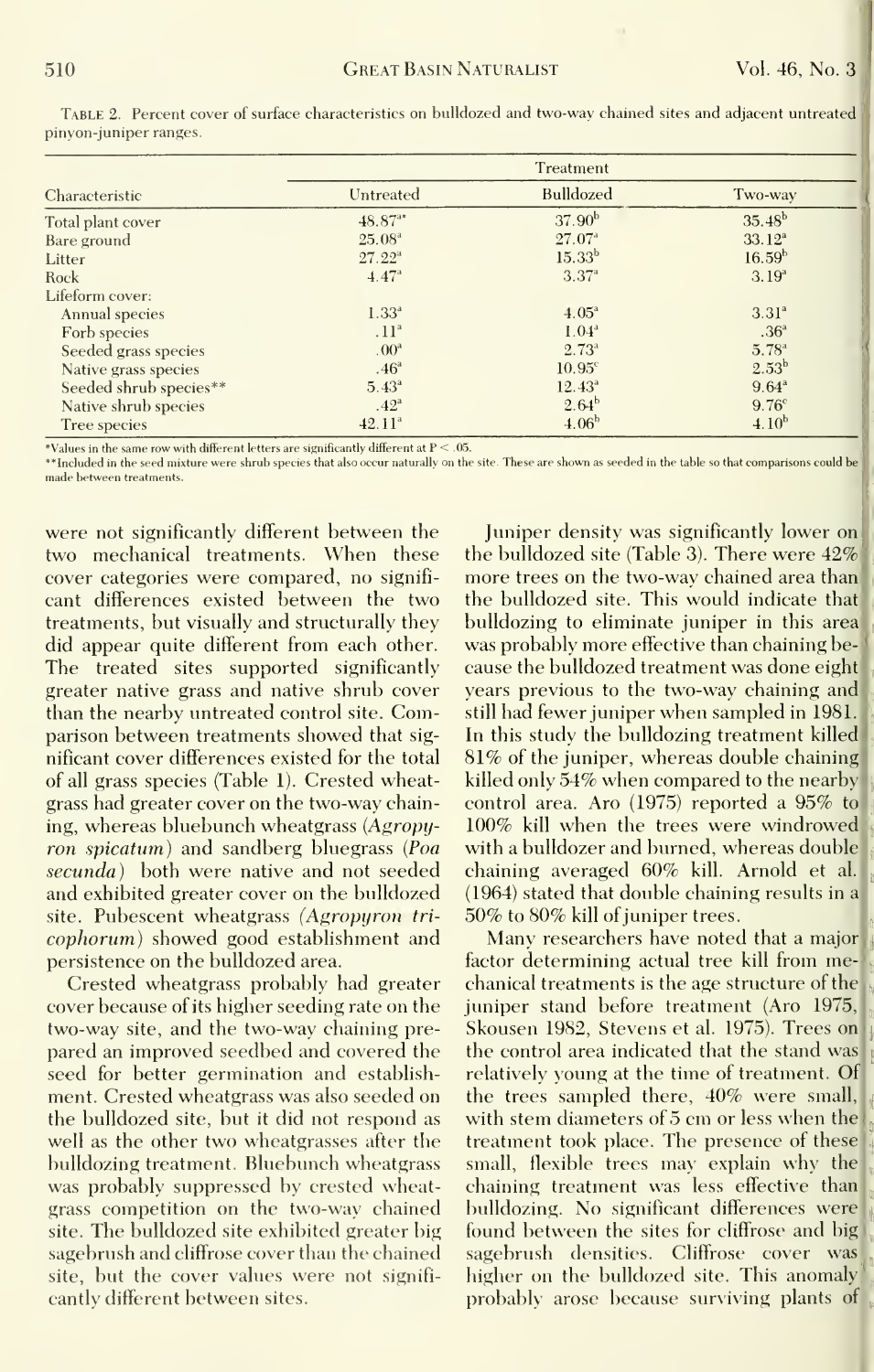|                          |                    | Treatment            |                   |
|--------------------------|--------------------|----------------------|-------------------|
| <b>Species</b>           | Untreated          | Bulldozed            | Two-way           |
| TREES                    |                    |                      |                   |
| Juniperus osteosperma    | 771 <sup>a</sup>   | $428^{\rm b}$        | $734^{\circ}$     |
| Quercus gambelii         | $454^\circ$        | 719 <sup>a</sup>     | 305 <sup>a</sup>  |
| <b>Total trees</b>       | $1225^{\circ}$     | $11.47$ <sup>a</sup> | 1039 <sup>a</sup> |
| <b>SHRUBS</b>            |                    |                      |                   |
| Artemisia tridentata     | 1351 <sup>4</sup>  | $2738^4$             | $1943^{\circ}$    |
| Chrysothamnus nauseosus  | 21 <sup>a</sup>    | $2.44$ <sup>a</sup>  | 30 <sup>a</sup>   |
| Cowania stansburiana     | $429$ <sup>a</sup> | $597$ <sup>a</sup>   | 963 <sup>a</sup>  |
| Xanthocephalum sarothrae | $389^{\circ}$      | $934^{\circ}$        | 5936 <sup>b</sup> |
| Total shrubs             | $2190^{\circ}$     | $4513^{\circ}$       | 8872 <sup>b</sup> |

Table 3.Tree and shrub densities per hectare on bulldozed, two-way chained, and untreated pinyon-juniper ranges.

\*Values in the same row with different letters are significantly different at  $P \leq .05$ .

cliffrose were much larger on the bulldozed site. Two-way chaining appears to have uprooted or broken off all large cliffrose plants (Christensen et al. 1964). Cliffrose plants were intentionally avoided on the bulldozed project. Broom snakeweed was six times more dense on the chained site, suggesting that increased soil disturbance may have allowed this invader species to spread (Arnold et al. 1964). For example, broom snakeweed made up 7% of the shrub cover for the untreated area, 14% of the shrub cover for the bulldozed area, and a high 50% of the shrub cover for the two-way chained area.

Only one soil factor was significantly different between untreated, bulldozed, and two-way chained sites (Table 4). Phosphorus concentrations were significantly lower on the bulldozed site than on the untreated or two-way chained areas.

Utah Wildlife Resource conservation officers reported that swept pellet group transects showed big game activity to be two to three times heavier on the bulldozed site than on the two-way chained area. Some years, e.g. 1977, big game use was 13 times heavier on the bulldozed site than on the two-way chained areas (Brent Olsen, data on file).

It has been suggested that the preferential use of the bulldozed site by deer was related to the greater height of the cliffrose. On the two-way chained area, 75% of the cliffrose individuals were under 1 m tall, and all cliffrose plants were under 1.5 m tall. On the bulldozed site, 50% of the cliffrose plants were under 1 m tall,  $30\%$ were between 1 and 2 m, and 20% were over 2 m. The deer apparently preferred the bulldozed site where the larger cliffrose plants provided security cover as well as a variety of forage.

Even though the study sites were treated eight years apart, some generalizations are worth noting. Although bulldozing costs are 1.5 to 2 times greater (depending on tree density) than two-way chaining (Bill Davis, personal communication), bulldozing was a practical and effective method for juniper removal on this site. Widemann and Cross (1981) found that bulldozing light to moderate stands of juniper in Texas with a small, low-powered crawler tractor was an economical alternative. Their cost varied from \$6 to \$50 per ha. The trees on this area did not constitute a closed stand, but the bulldozing treatment left Gambel oak (Quercus gambelii), a sprouting species, undisturbed. Bulldozing also allowed minimal disturbance to desired understory species. Cliffrose, an important cover and browse species for big game in this area, was left intact and big sagebrush populations were rejuvenated following treatment and seeding. Because big game showed a two- to threefold preference for bulldozed versus the two-way chained site, restoration projects on pinyon-juniper big game ranges in this area should consider the feasibility of using this method. However, because cliffrose density was increased by double chaining, the two-way chained area should become increasingly more valuable to big game in the future as the cliffrose becomes more mature.

Within areas of critical winter range, it would be advisable to apply different mechanical treatments to different sections of the range. Bulldozed areas could be used by wildlife immediately because the understory is left minimally disturbed (assuming an understory of desirable remnant plants are present for subsequent release and reseeding themselves), whereas